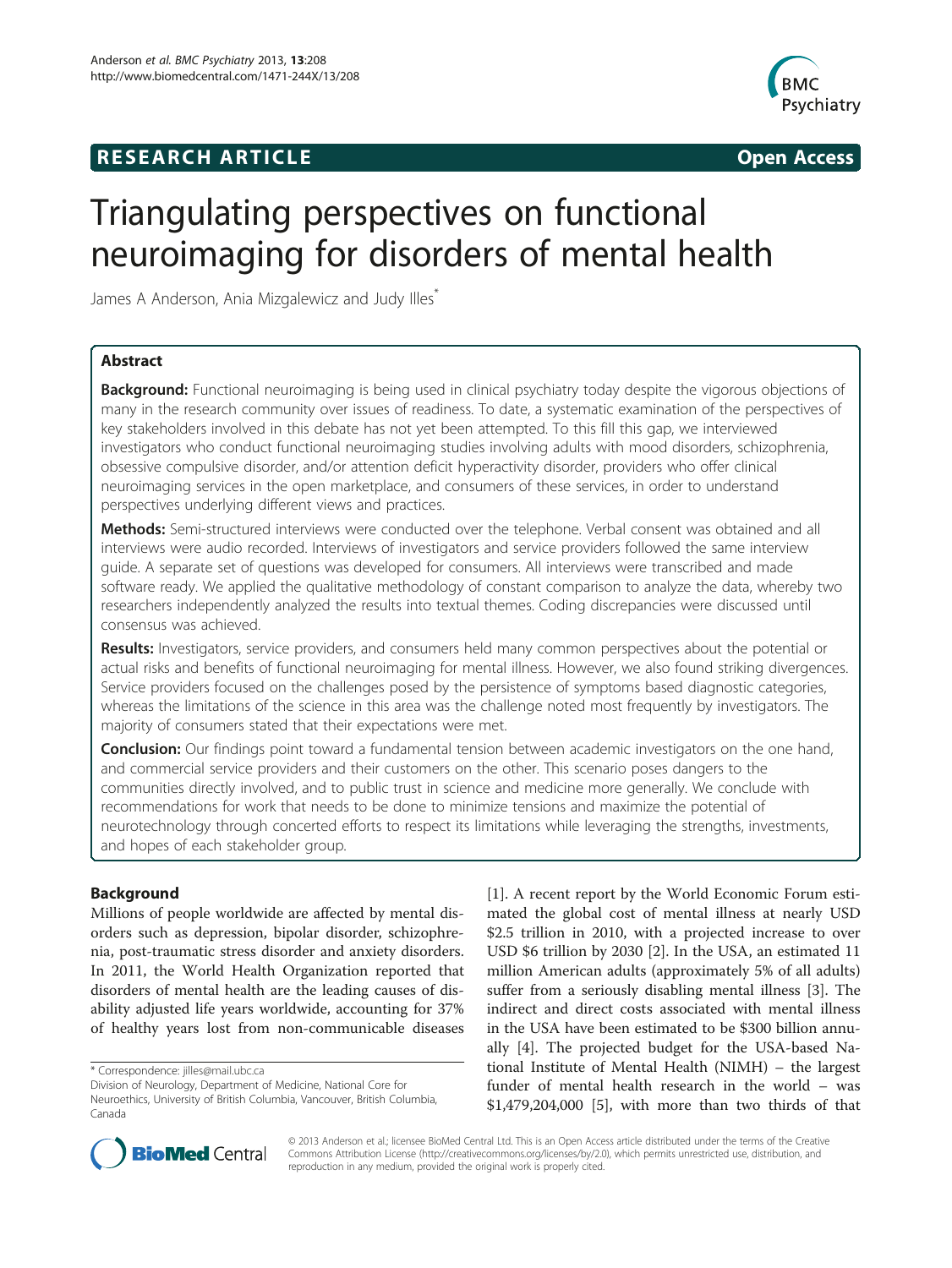budget slated for research that aims to improve the understanding of the fundamental biology of mental disorders, and the translation of those findings into improved prevention, diagnosis, treatment selection and monitoring [[5](#page-9-0)]. Research studies employing various neuroimaging technologies consume a significant portion of this budget. With this as backdrop, our goals here were to: (1) elucidate the perspectives and beliefs of key stakeholders on the scientific state of the art in, and potential for the clinical translation of, neuroimaging and mental health; and (2) to offer guidance based on the results for closing knowledge gaps, bridging hopes and tensions, and translating knowledge into action.

Our work is motivated by the central role that structural and functional neuroimaging have played in the search for a biological foundation for psychiatry. In 1976, Johnstone and colleagues demonstrated that patients with schizophrenia had enlarged cerebral ventricles [\[6\]](#page-9-0), delineating for the first time the neural correlates of a psychiatric illness. In more recent years, neuroimaging researchers have used structural as well as functional signals to explore and discover the biological bases of mental illness.

A major focus of contemporary neuroimaging research is the identification of imaging biomarkers. Radioligands that bind to neurotransmitter receptors and transporters have been used to measure target occupancy for use in proof of mechanism studies, and to determine required dosage for new antipsychotic drugs [[7](#page-9-0)] and anti-depressants [[8](#page-9-0)]. Multivoxel pattern analysis has been used to develop imaging biomarkers for the detection of prodromal schizophrenia [[9\]](#page-9-0), and diffusion tensor imaging has been applied to the early detection of first episode psychosis in schizophrenia [\[10\]](#page-9-0) and ASD in children [[11](#page-9-0)].

Imaging genetics has also offered significant insights, allowing researchers to characterize the molecular pathways of neurological and mental health disorders [\[12](#page-9-0)]. Researchers working in this area have focused on three types of variants: functional variants with a known neurochemical effect [[13,14](#page-9-0)]; common variants which are known to make a small or medium sized contribution to disease risk [[15](#page-9-0),[16](#page-9-0)]; and rare variants which are known to make a large contribution to disease risk [[17,18\]](#page-9-0). Substantial progress has also been made using genome-wide association studies (GWAS) that identify risk variants for psychiatric diseases in the absence of knowledge concerning their function. For example, several single-nucleotide polymorphisms on genes coding for subunits of the GABA-A receptor have been associated with bipolar disorder using GWAS [[19\]](#page-9-0).

Finally, imagers have begun to focus on simple behavioural states and traits associated with particular mental disorders. This research strategy is based on the supposition that it is easier to reliably identify the neural correlates of simple behavioural states and traits than the complex

phenotypes typical of most mental disorders. This strategy has had success. For example, researchers working with patients with schizophrenia have used this approach to identify the neural activation patterns associated with verbal hallucinations by asking patients suffering from auditory verbal hallucinations to report the on- and offset of the voices [\[20](#page-9-0)-[22](#page-9-0)].

Despite the importance of these breakthroughs, the overall progress in diagnostic and prognostic imaging biomarkers of mental disorders has been slower than anticipated. According to many experts in the field, diagnostic and prognostic imaging biomarkers – genetic or otherwise – remain a long way from clinical application [\[23-25](#page-9-0)].

Academic viewpoints notwithstanding, early adopters offer neuroimaging to mental health consumers on the open market in the USA and Canada. The homepage on the website of a prominent North American provider states:

[We are] highly effective at helping people of all ages have better brains and better lives. Our success rate is very high by using detailed evaluations and brain SPECT [single photon emission tomography] imaging to better target treatment [\[26\]](#page-9-0).

Their website provides detailed information concerning how brain scans can help persons suffering from a variety of disorders. For example, the website says SPECT can specifically reach people with anxiety and depression by helping them to: evaluate whether or not the person has anxiety or depression, determine the type of anxiety or depression to inform treatment decisions, determine if treatment is effective, assess for the presence of co-occurring conditions, reduce emotional pain and stigma by demonstrating that symptoms and behaviors are not imaginary, increase treatment compliance, and gain a better understanding of mental illness [[26\]](#page-9-0).

Similar potential benefits – related to diagnosis, treatment selection, treatment monitoring, de-stigmatization, compliance, and understanding – are noted for persons with attention disorders, addictions, autism spectrum, behavioural problems, brain injury, marital conflict, memory issues, and weight issues [\[26](#page-9-0)]. To our knowledge, neither primary nor secondary insurance coverage is available for these services in any health system; customers pay out-of-pocket. The clinic quoted above offers customers "CareCredit" with 0% financing to enable prospective consumers to purchase neuroimaging services without delay.

The practice has drawn heated criticism from mainstream psychiatry. Although papers on the use of SPECT scans in psychiatry [[27-32\]](#page-9-0) have been published and providers claim that the work is "based on hundreds of texts and scientific articles" [\[33](#page-9-0)], critics contend that the publications do not support the use of SPECT imaging in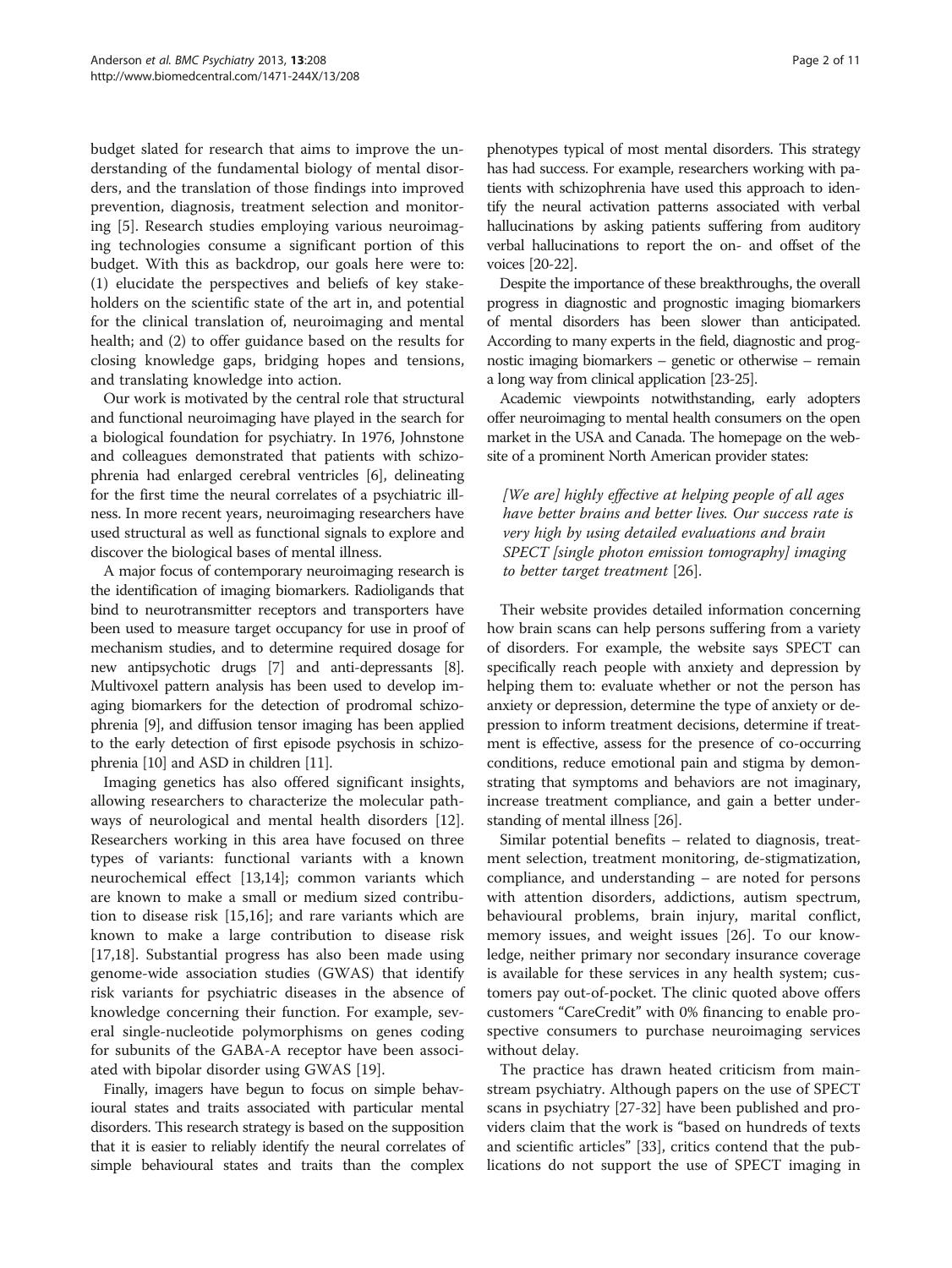psychiatric practice [[34](#page-9-0)]. In support of this contention, critics cite the 2006 Practice Guidelines issued by the American Psychiatric Association [\[35\]](#page-9-0) which state that:

… the clinical utility of neuroimaging techniques for planning of individualized treatment has not yet been shown. Further research is needed to demonstrate a clinical role for structural and functional neuroimaging in establishing psychiatric diagnoses, monitoring illness progression, and predicting prognoses [\[36\]](#page-9-0).

A major review of neuroimaging in psychiatry published in the January 2012 issue of Neuron suggests that the APA's position remains current. According to the author, neuroimaging

"… so far has not yielded clinically relevant biomarkers for [disease, prognosis, or treatment of] mental disorders" [\[23](#page-9-0)].

Objections to the direct-to-consumer approach, however, are not merely academic. Critics charge that the for-profit sector is jeopardizing public trust in the field and putting patients at risk. These charges are summarized in a 2010 letter published in the American Journal of Psychiatry:

There are several dangers to patients that can accrue from [this] approach: 1) patients (including children) are administered a radioactive isotope without sound clinical rationale; 2) patients pursue treatments contingent upon an interpretation of a SPECT image that lacks empirical support; and 3) based on a presumed diagnosis…, patients are guided toward treatment that may detract them from clinically sound treatments [\[34\]](#page-9-0).

Although the battle lines in this acrimonious debate seem to be drawn, it is important to note that  $-$  to date  $-$  a systematic examination of the perspectives of key stakeholders involved has not yet been attempted. To this fill this void, we interviewed neuroimaging researchers, providers of neuroimaging services, and consumers of these services. Our goals were to: (1) elucidate the perspectives of researchers on the state of the art in translational neuroimaging research; (2) understand the opinions of providers currently offering functional neuroimaging clinically; and (3) explore the expectations and experiences of consumers of these services. From the triangulation of these findings, we offer guidance for translating of the resulting knowledge into action.

## Methods

This study was reviewed and approved by the behavioural research ethics board at the University of British

Columbia. Informed consent was obtained from all participants. We conducted semi-structured interviews with: 1) investigators who conduct functional neuroimaging studies involving adults with mood disorders, schizophrenia, obsessive compulsive disorder, and/or attention deficit hyperactivity disorder; 2) providers who conduct or order functional neuroimaging examinations clinically in this population; and 3) consumers who, in order to obtain information related to mental, psychological, or emotional health, have purchased brain scans or have had brains scans purchased for them.

## Recruitment

### **Investigators**

Academic investigators involved in functional neuroimaging research related to mood disorders (bipolar and unipolar disorders), schizophrenia, obsessive compulsive disorder (OCD), and/or attention deficit disorder (ADD)/attention deficit hyperactivity disorder (ADHD) who were fluent English speakers were identified using a combination of purposive and snowball sampling methods. We conducted two targeted searches of the USA-based National Institutes of Health (NIH) Re-PORTER database. The first search involved the search terms: "SBIR/STTR" AND "Functional neuroimaging" AND "Mental Health." The second search utilized the search terms: "RO1 equivalents, DP2, RO1, R23, R29, R37" AND "functional neuroimaging" AND "mental health." We also conducted a parallel search of the Canadian Institutes of Health Research (CIHR) funded research database using the search terms: (any of the phrases) mood, bipolar, anxiety, schizophrenia AND (any of the phrases) imaging. An initial set of prospective participants was created from the search returns. Additional participants were identified via snowball sampling.

### Service providers

Clinicians working at clinics that offer clinical neuroimaging services related to mood disorders (bipolar and unipolar disorders), schizophrenia, OCD, and ADD/ ADHD were also identified using purposive and snowball sampling. We created an initial set of potential participants by searching the Internet for clinicians who satisfied the above eligibility criteria. We then used snowball sampling to identify additional eligible participants not identified in the initial search.

### **Consumers**

Men and women age 19–75 who, in order to obtain information related to mental, psychological, or emotional health, had purchased brain scans or had had brain scans purchased for them, who had the capacity to understand the nature of the study, who could provide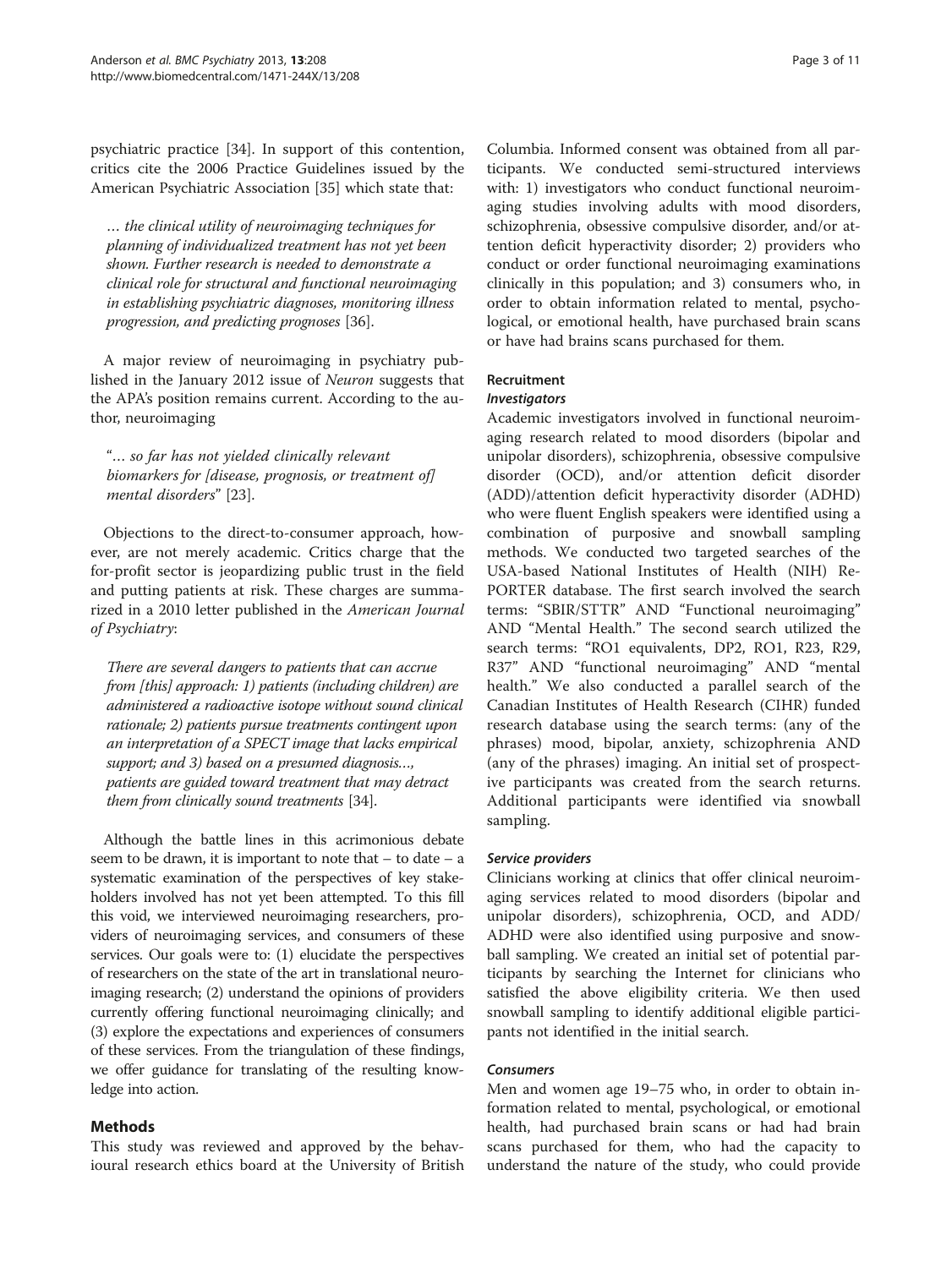verbal informed consent, and who are fluent in English were identified through one of four recruitment strategies: (1) Google ad linked to key words "brain MRI imaging," "SPECT," MRI scan of the head," "brain scan results," brain MRI scan," and "cost of brain MRI scan," with a one-line description of the study, and a link to a recruitment poster posted on the homepage of the authors' organizational website; (2) Craigslist ad (San Francisco) with a one-line description of the study, and a link to the homepage of the authors' organizational website; (3) ads on five top rated mental health websites as rated by the analytic site 'compete.com' at the time of recruitment, with a one-line description of the study, and the link to the recruitment poster; and (4) poster on the website or in the newsletter of service providers.

#### Data collection and analysis

Data for this study constituted open answers to questions posed during semi-structured interviews designed to take approximately 30 min. All interviews were conducted over the telephone. Verbal consent was obtained and all interviews were audio-recorded. Confidentiality was achieved by assigning an alphanumeric identifier to each participant and immediately disassociating names from responses.

Interviews of investigators and service providers followed the same interview guide. Questions focused on a range of salient issues including the focus of their research on the continuum from basic research to clinical application, challenges, and the future of functional neuroimaging research. The questions are summarized in Table 1. This table also summarizes the parallel but separate set of questions developed for consumers.

### Analysis

All interviews were transcribed and made software ready (NVivo 9, QSR International). We applied the qualitative methodology of constant comparison to analyze the data, whereby two researchers independently examined the transcriptions. This involved segmenting raw data, labelling and coding, while searching for patterns of intersection. Major themes and their constituent subthemes were counted only once even if they appeared more than once in a given transcript to provide control for individual biases. We applied an interpretative and iterative process, critically analyzing and conceptualizing the results into textual themes [[37](#page-9-0)[-41](#page-10-0)]. Coding discrepancies were highlighted and discussed between two trained coders to achieve consensus. Dominant themes and subthemes emerged from the triangulation of all aspects of the analysis. Quotations presented in Results below were chosen for their representativeness of the phenomena identified and described.

### Results

Tables [2](#page-4-0), [3](#page-5-0) and [4](#page-7-0) shows the full range of themes and subthemes derived from the analysis, and their distribution and frequency of occurrence across interviews with investigators, providers, and consumers. We present prominent themes as they emerged from the coding strategy. Full details of the constituent subthemes are shown in the tables. We provide illustrative quotations in the text below to enrich the data.

#### Investigators

Altogether thirty-six investigators were invited by email to participate. Twenty-two investigators completed the study, at which point recruitment was terminated due to theoretical saturation [[39,40\]](#page-10-0) of the data. Twenty of the twentytwo investigators viewed their work in at least partly translational terms on the spectrum from bench research to bedside care, with two describing their work in purely basic or non-translational terms. The investigators in the former group located their work at various, sometimes overlapping stages on the translational pathway. Eighteen of these investigators viewed their work as preparatory to clinical studies proper – what we called "developing tools for clinical translation." Ten of the investigators reported that they were participating in clinical studies.

Six major themes emerged as determined by their prevalence in the discourse of the participants interviewed (Table [2](#page-4-0)):

(1) Goals: Improving and facilitating treatment choice for people with mental illness emerged as the dominant code under the theme of goals. For example,

The current purpose of my work is to understand brain mechanisms of how people get better from

|  |  |  |  | <b>Table 1 Summary of interview questions</b> |
|--|--|--|--|-----------------------------------------------|
|--|--|--|--|-----------------------------------------------|

| Investigators and service providers                                               | Consumers                                                               |  |
|-----------------------------------------------------------------------------------|-------------------------------------------------------------------------|--|
| • Location of research on a continuum from basic research to clinical application | • Sources of information about functional neuroimaging                  |  |
| • Focus of efforts                                                                | • Features of interest in about brain scans                             |  |
| • Challenges faced in research and practice                                       | • Motivation to pursue a brain scan                                     |  |
| • Barriers to clinical translation of functional neuroimaging                     | • Knowledge gained                                                      |  |
| • Necessity of prospective clinical trials                                        | · Impact of experience                                                  |  |
| • Risks and benefits to patient-participants                                      | • Expectations and level of satisfaction with experience and brain scan |  |
|                                                                                   |                                                                         |  |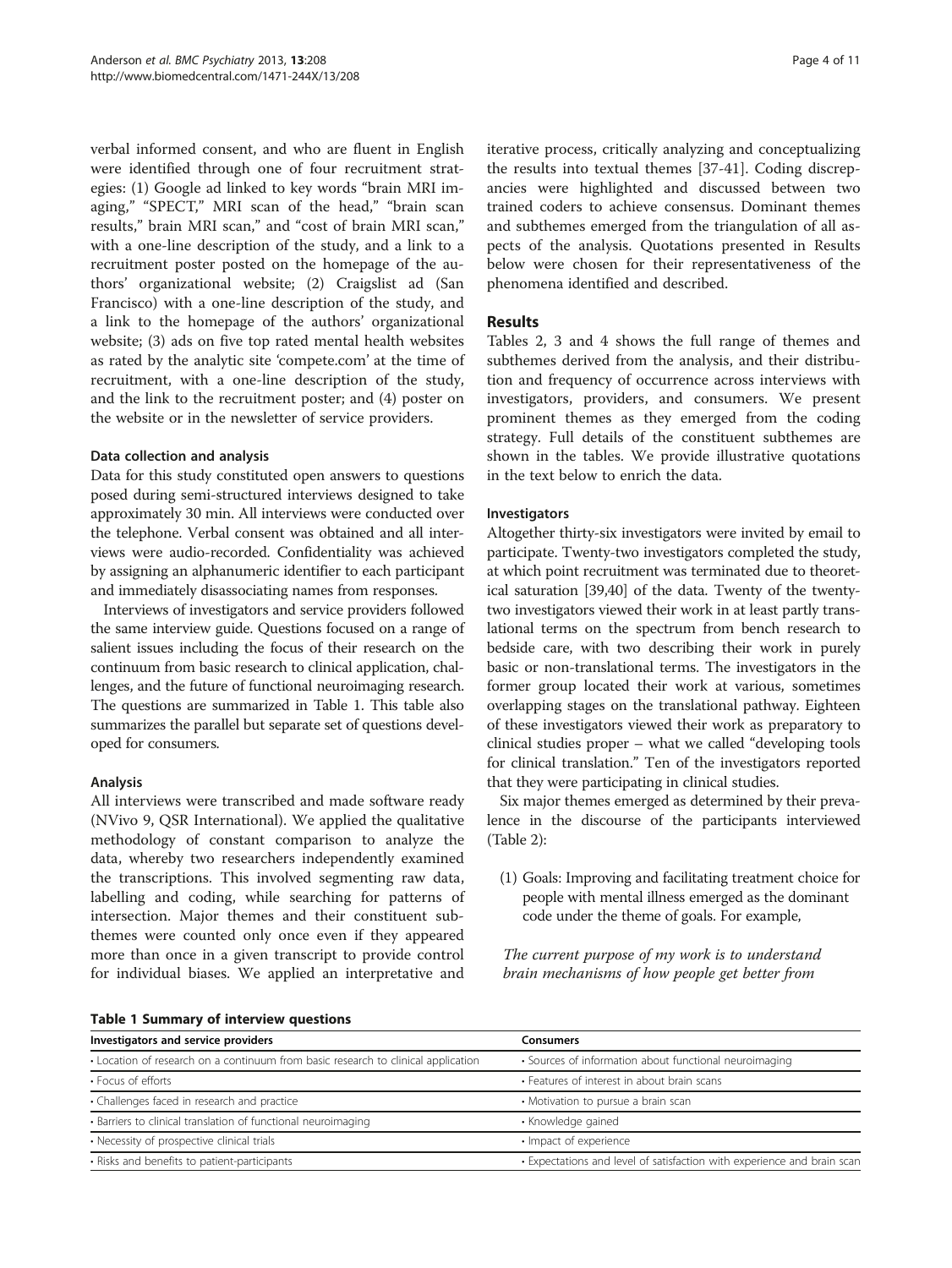#### <span id="page-4-0"></span>Table 2 Interviews with investigators

| <b>Coded themes/Subthemes</b>   | Number of interviews in<br>which coded themes and<br>subthemes occur/total N | <b>Coded themes/Subthemes</b>    | Number of interviews in<br>which coded themes and<br>subthemes occur/total N |
|---------------------------------|------------------------------------------------------------------------------|----------------------------------|------------------------------------------------------------------------------|
|                                 | $(N = 28)$                                                                   |                                  | $(N = 28)$                                                                   |
| Goals of research               |                                                                              | <b>Risks to participants</b>     |                                                                              |
| Treatment choice                | 9                                                                            | Noise, claustrophobia            | 11                                                                           |
| Prediction                      | $\overline{7}$                                                               | Incidental findings              | 9                                                                            |
| Monitoring                      | 5                                                                            | False hope for treatment         | 8                                                                            |
| Treatment                       | $\overline{4}$                                                               | Distrust of science or medicine  | 3                                                                            |
| Diagnosis                       | 3                                                                            | Inaccurate diagnosis             | 6                                                                            |
| Pre-surgical planning           | 3                                                                            | Increased stigma                 | 5                                                                            |
| Defining populations            | $\mathbf{1}$                                                                 | Negative self-understanding      | $\overline{4}$                                                               |
| <b>Challenges</b>               |                                                                              | Distrust of science or medicine  | 3                                                                            |
| Scientific challenges           | 12                                                                           | Breach of confidentiality        | $\overline{2}$                                                               |
| Funding challenges              | 8                                                                            | Discrimination (e.g., insurance) | $\overline{2}$                                                               |
| <b>Technical limitations</b>    | 5                                                                            | None (explicitly)                | 3                                                                            |
| Heterogeneous protocols         | 1                                                                            | <b>Future of neuroimaging</b>    |                                                                              |
| Participant recruitment         | $\overline{4}$                                                               | Clinical trials needed           | 16                                                                           |
| Ethics review itself            | $\overline{2}$                                                               | Clinical trials not needed       | $\mathbf{1}$                                                                 |
| Balancing research with care    | $\overline{2}$                                                               | Larger samples                   | 13                                                                           |
| Obtaining informed consent      | 1                                                                            | Multi site trials                | 12                                                                           |
| Lack of creativity in the field | $\overline{2}$                                                               | Controlled studies               | $\overline{7}$                                                               |
| <b>Potential benefits</b>       |                                                                              | <b>Blinded trials</b>            | 5                                                                            |
| Improved care                   | 9                                                                            | Randomized trials                | 5                                                                            |
| Better understanding illness    | 6                                                                            | Longitudinal studies             | $\overline{2}$                                                               |
| Reduced stigma                  | 5                                                                            | Add-on studies                   | $\overline{2}$                                                               |
| Improved self-attitude          | 1                                                                            | Standardized imaging protocols   | 6                                                                            |
| New knowledge                   | $\overline{2}$                                                               | Different models of disease      | $\overline{2}$                                                               |
| None (explicitly)               | $\overline{2}$                                                               | Drug trials                      | $\overline{2}$                                                               |
|                                 |                                                                              | <b>Clinical Uptake</b>           |                                                                              |
|                                 |                                                                              | Demand from clinicians           | $\mathbf{1}$                                                                 |
|                                 |                                                                              | Science not ready                | 11                                                                           |
|                                 |                                                                              |                                  |                                                                              |

depression and anxiety… There are two purposes for this. One is to create personalized treatment algorithms. That is to better refer people to treatments that they would likely benefit from. And two, to help to refine the treatments that exist, or create treatments that more effectively target brain mechanisms associated with disease which are not targeted in current treatments (NII007).

- (2) Challenges: Investigators identified a broad range of challenges associated with research in the area of neuroimaging for mental health disorders. Limitations related to the state of the science was the most prominent code. For example,
- I just don't think that the science is there yet … (NII008).

(3) Benefits: Improved care was the code that emerged prominently under the theme of benefits. Emergent codes also highlighted the importance of possibilities for a better understanding of mental illness and de-stigmatization. For example,

… Neuroimaging has] had an important contribution to kind of the sociology of how we think about mental illness. (NII05).

- (4) Risks: Noise, claustrophobia, and radiation were the risks that emerged prominently in the data. Risks of incidental findings, distrust of medicine, discrimination, and breaches of confidentiality were also coded.
- (5) Future of functional neuroimaging: The need for clinical trials was a dominant code in response to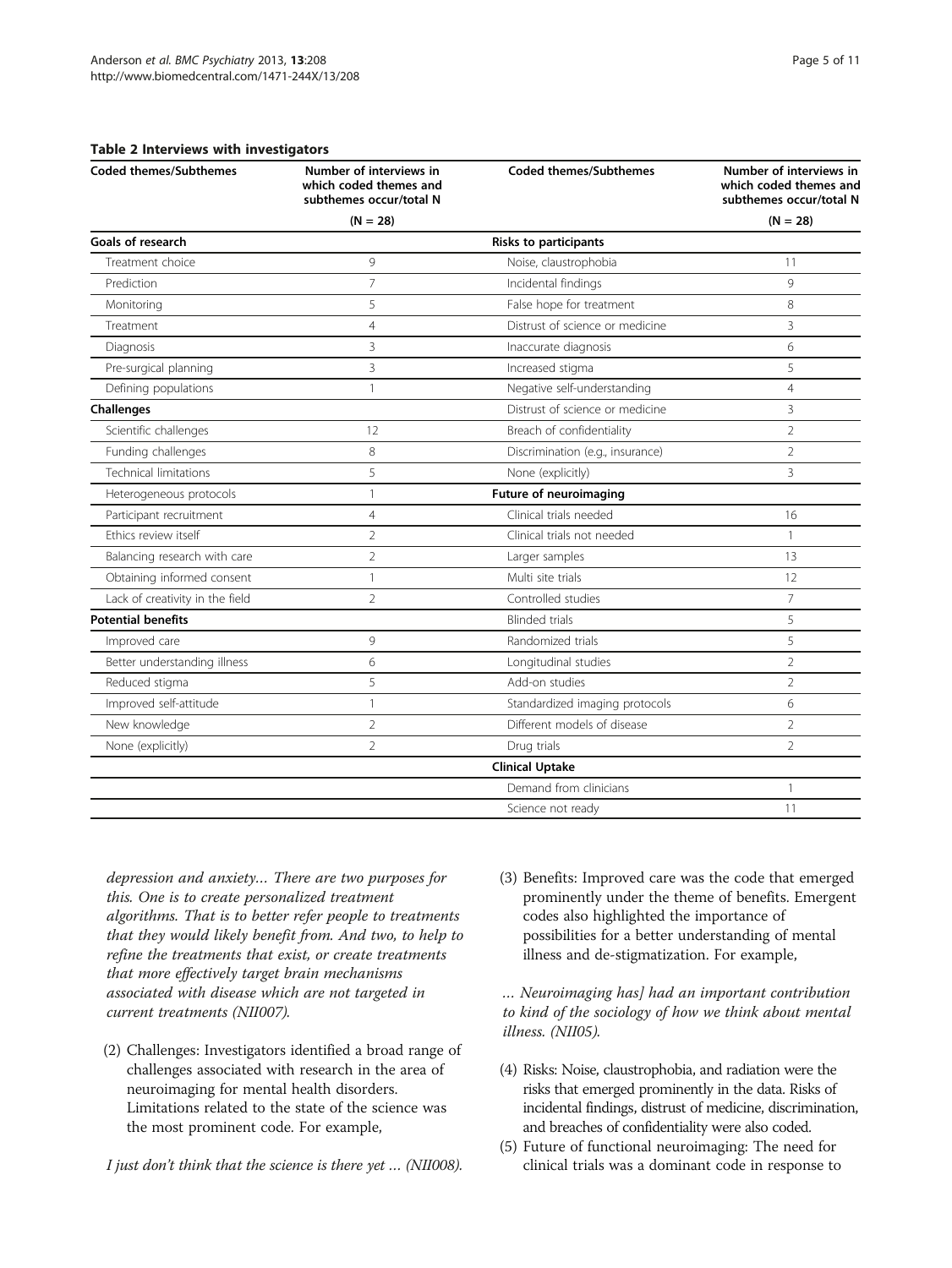<span id="page-5-0"></span>the question about the future of the science. For example,

We have been tremendously, tremendously limited by small sample sizes, by particular oddities of particular populations or treatments, and lack of an understanding of what a placebo does, for example, relevant to a medication. Or even what a real clinical choice might be that a person—a provider with a patient might be faced in the clinic, and aligning that with how we do our research. So putting functional neuroimaging with actual, properly done clinical trials helps merge those sets of interests and challenges (NII008).

(6) Clinical uptake: The immaturity of imaging science in the context of mental health and the consequent need for caution with respect to clinical application, characterized the dominant response to the question about readiness of the technology for the psychiatry clinic. For example,

… imaging is not as strong for defining diseases as the DSM criteria are… it's not as accurate as standard behavioural interviews and scales for diagnostic classification… I just think we're not doing it because it's not a responsible thing to do… (NII012).

## Service providers

We identified eleven eligible participants who satisfied the eligibility criteria for the study. Five participated. These participants saw their work in clinical terms, with four of the five providers stating that they were actively using functional neuroimaging in their clinical practice. One provider also noted involvement in clinical research.

The major themes coded from this group were similar to those emerging in the interviews with investigators (Table 3):

- (1) Goals: Treatment choice was the dominant code in the discourse about goals. The use of functional neuroimaging for diagnostic purposes was also prominent in the interviews.
- (2) Challenges: Limitations of symptom-based diagnostic categories was the most frequent code concerning the challenges associated with the use of neuroimaging in clinical psychiatry. For example,

 $[W]$ hat's going on in the country is that there's a very significant limitation to the current diagnostic coding system. It's really, to be completely plain about it, based on appearances, because really all we've had for years is appearances. Now, I mean there are some diagnostic codes in there that having something to do with genetics... [T]he bottom line is, human beings in the office are labelled by how they behave, and by what

| Coded themes/Sub-themes       | Number of interviews in<br>which coded themes and<br>subthemes occur/total N | Coded themes/Sub-themes        | Number of interviews in<br>which coded themes and<br>subthemes occur/ total N |
|-------------------------------|------------------------------------------------------------------------------|--------------------------------|-------------------------------------------------------------------------------|
|                               | $(N = 5)$                                                                    |                                | $(N = 5)$                                                                     |
| <b>Goals of practice</b>      |                                                                              | <b>Potential benefits</b>      |                                                                               |
| Treatment choice              | $\overline{4}$                                                               | Improved care                  | 4                                                                             |
| Treatment                     | $\mathfrak{D}$                                                               | Reduced stigma                 | 3                                                                             |
| Diagnosis                     | 3                                                                            | Increased family support       |                                                                               |
| Compliance                    |                                                                              | Improved self-attitude         |                                                                               |
| <b>Challenges</b>             |                                                                              | Risks to patients              |                                                                               |
| Lack of creativity            |                                                                              | False hope for treatment       | 2                                                                             |
| Professional censure          |                                                                              | Cost                           |                                                                               |
| Lack of clinician-researchers |                                                                              | Misuse of technology           | $\overline{2}$                                                                |
| Limited clinical knowledge    |                                                                              | Patient self-understanding     |                                                                               |
| Symptom-based diagnosis       | $\mathfrak{D}$                                                               | <b>Future of neuroimaging</b>  |                                                                               |
| Distrust of the Academy       |                                                                              | Clinical trials needed         |                                                                               |
| Limited training              |                                                                              | Clinical trials not needed     |                                                                               |
| Lack of clinical interest     |                                                                              | Controlled studies             |                                                                               |
| Insurance                     |                                                                              | Standardized imaging protocols |                                                                               |
|                               |                                                                              | Rationale for clinical use     |                                                                               |
|                               |                                                                              | Demand from other clinicians   |                                                                               |
|                               |                                                                              | Scientific promise             |                                                                               |

## Table 3 Interviews with service providers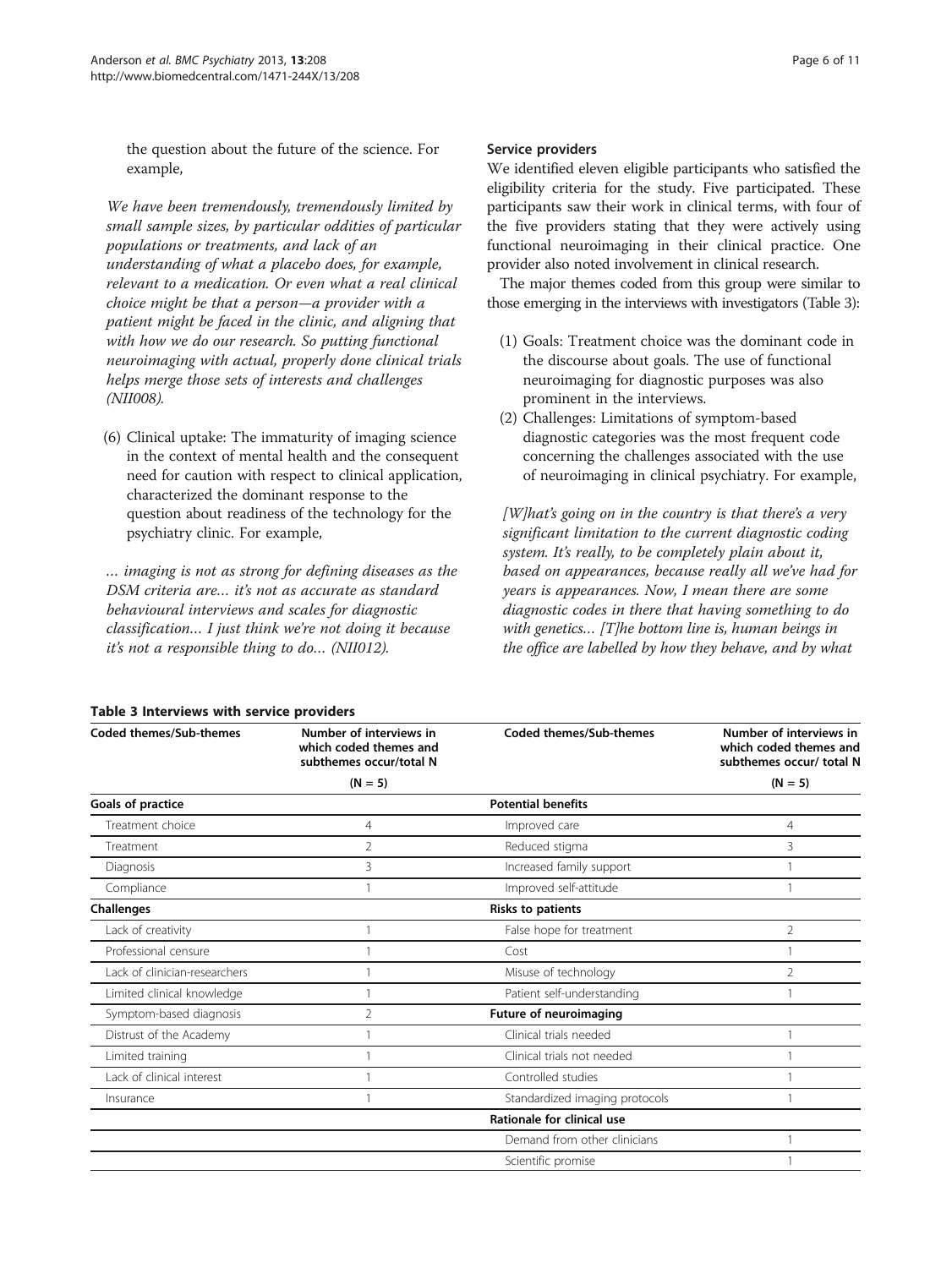an external person thinks their behaviour is, as opposed to what's actually necessarily going on. And so imaging's a very important point. If you're using—if you're finding that using the current diagnostic naming system to drive your treatments is limited and insufficient, it's going to be natural to seek further information with more brain function evidence (NII026).

Distrust and professional censure, limited training opportunities, lack of creativity in the field, and a shortage of medically-trained neuroimaging researchers were also coded.

- (3) Benefits: Benefits related to the possibilities for improved care and the destigmatization of mental illness were the primary codes related to benefits in the interviews of providers.
- (4) Risks: False hope and the misuse of technology were the most prominent risk codes. For example,

The risk of the test is misusing the test. The risk is telling—giving people false hope, which I—which I never do. I think it's very important to explain to patients as carefully as possible, like, what the benefits, what the risk –, what I can do with the information, what I can't do (NII032).

(5) Future of neuroimaging: Coding highlighted an emphasis on guidelines and standardization but not necessarily on clinical trials. For example,

[W]hat do we need to make it more possible to have imaging really a standard part of psychiatric medicine? …we need standards that we don't have. Standard ways to do the procedure, to interpret the procedure, and a standard body of literature that everybody can refer to (NII022).

(6) Clinical uptake: When asked why functional neuroimaging was limited clinically in the context of mental illness, providers cited a number of factors including lack of interest. The following quotation is illustrative:

There's not enough people who are doing it that are excited about it. It's not that it's not useful. (NII022).

### Consumers

Seventy-seven individuals responded to the recruitment ads for the consumer arm of the study. Most of these individuals learned about the study through posters in the offices, newsletters, or websites of service providers. The rest accessed information about the study via our Google Ad or web-based mental health fora. There were no respondents to the

advertisement on Craigslist. Of the seventy-seven individuals who responded initially, six were ineligible and forty-three did not respond to follow up. Twenty-eight respondents constituted the final sample, yielding a response rate of 44%.

All participants completed a demographic survey before the interviews began. The majority of participants were Caucasian (27 of 28), and one was African American. A majority of the participants were female (17 of 28) Almost sixty percent of the participants reported incomes over \$75K USD, and forty-three percent of respondents reported that they held a graduate degree.

Seven major themes were coded from the interviews with consumers (Table [4\)](#page-7-0):

- (1) Sources of information about brain imaging: Popular media (i.e., Internet, television, popular books) emerged as the primary source of information.
- (2) Motivation: Coding highlighted consumers' desire for a clear and objective diagnosis as the primary motivation for pursuing neuroimaging in the open marketplace. For example,

… I thought that with certainty, the kind of certainty you can get with a picture, maybe that would help us… (C007).

… brain imaging would get us a better assessment, a more complete assessment than the nonsense I was getting here (C024).

Hope for better treatment and distrust of traditional psychiatry also emerged prominently in the coded interviews.

- (3) Concerns: Little in the data suggested concerns about neuroimaging. The few coded units for this theme related to radiation.
- (4) Results received: New diagnosis, confirmation of an existing diagnosis, or a new secondary diagnosis dominated codes for results received. For example,

[T]hey said I had kind of an ADD process where, you know, when I'm concentrating, especially on, you know, something that's relatively mundane, there's a decrease of function in the front part of my brain, so that it lends itself to having more difficulty with staying on task with boring things (C014).

(5–7) Impact, evaluation and experience: Consumers identified many types of impact from the clinical consultation they received. Changes in treatment and physical or psychological relief dominated the codes for this theme. For example,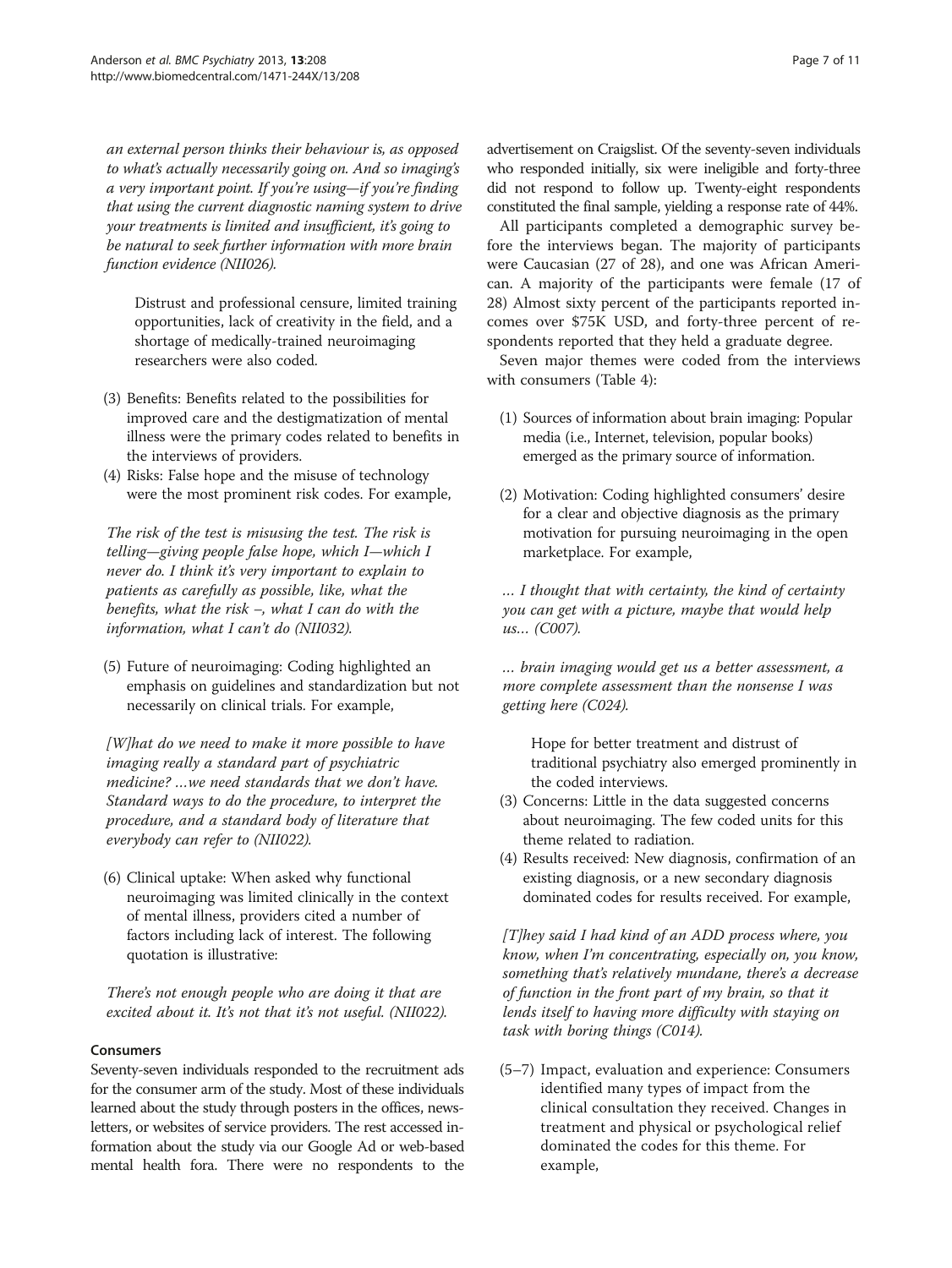#### <span id="page-7-0"></span>Table 4 Interviews with consumers

| <b>Coded themes/Subthemes</b>      | Number of interviews in<br>which coded themes and<br>subthemes occur/total N | <b>Coded themes/Subthemes</b>    | Number of interviews in<br>which coded themes and<br>subthemes occur/ total N |
|------------------------------------|------------------------------------------------------------------------------|----------------------------------|-------------------------------------------------------------------------------|
|                                    | $(N = 28)$                                                                   |                                  | $(N = 28)$                                                                    |
| Source of information              |                                                                              | Impact of scan                   |                                                                               |
| Popular media                      | 20                                                                           | Change of treatment              | 18                                                                            |
| Professional sources               | 5                                                                            | Better treatment                 | 10                                                                            |
| Word of mouth                      | $\overline{4}$                                                               | Relief or quality of life        | 18                                                                            |
| <b>Motivation to seek scan</b>     |                                                                              | Better understanding of disorder | 14                                                                            |
| Objective diagnosis                | 23                                                                           | Improved self-attitude           | 13                                                                            |
| Better understanding               | 14                                                                           | Sense of empowerment             | 11                                                                            |
| Better treatment                   | 11                                                                           | Acceptance by others             | 11                                                                            |
| Skepticism - psychiatry            | 11                                                                           | Increased hope                   | 10                                                                            |
| Undiagnosed concerns               | 8                                                                            | Belief in diagnosis              | 6                                                                             |
| No other options                   | 5                                                                            | Decreased stigma                 | 5                                                                             |
| Legal reason                       | $\overline{2}$                                                               | Decreased hope                   | $\overline{4}$                                                                |
| Concerns about the scan            |                                                                              | None (explicitly)                | $\overline{2}$                                                                |
| Cost                               | 13                                                                           | Worse self-attitude              | $\mathbf{1}$                                                                  |
| Radiation                          | 6                                                                            | No change in treatment           | $\mathbf{1}$                                                                  |
| Meaningfulness                     | $\overline{4}$                                                               | Decreased compliance             | $\mathbf{1}$                                                                  |
| Unexpected bad news                | 3                                                                            | <b>Evaluation</b>                |                                                                               |
| Lack of insurance                  | 3                                                                            | Expectations fully met           | 22                                                                            |
| Claustrophobia                     | $\overline{2}$                                                               | Would do it again                | 22                                                                            |
| Uninformative findings             | $\overline{2}$                                                               | Worth the cost                   | 8                                                                             |
| Confidentiality                    | 1                                                                            | Expectations partly met          | 5                                                                             |
| Change in therapy                  | $\mathbf{1}$                                                                 | Would not do it again            | $\mathbf{1}$                                                                  |
| <b>Results received</b>            |                                                                              | <b>Overall experience</b>        |                                                                               |
| New primary diagnosis              | 12                                                                           | Positive                         | 25                                                                            |
| Confirmation of existing diagnosis | 11                                                                           | Negative                         | 3                                                                             |
| New secondary diagnosis            | 11                                                                           |                                  |                                                                               |
| Exclusion of a suspected diagnosis | $\overline{2}$                                                               |                                  |                                                                               |
| None (explicitly)                  | $\overline{2}$                                                               |                                  |                                                                               |

I was relieved to know that it was not – that I wasn't crazy (C039).

[T]his made me feel more in control of my own life. And that's a really good feeling to have. That's definitely worth thirty-five hundred dollars (C023).

Better understanding of mental illness, improved selfattitude, a sense of empowerment, and increased hope were also coded frequently. We coded a few instances of negative discourse regarding decreased hope, impeded compliance with treatment, and a worsened attitude toward the self.

#### **Discussion**

To map the current translational landscape of functional neuroimaging for mental illness, we interviewed investigators who are conducting functional neuroimaging studies involving adults with mood disorders, anxiety disorders, or schizophrenia, providers who are applying functional neuroimaging clinically in this population, and consumers of these services.

We found six to seven major emergent themes in each group, and among them convergence in perspectives across the three groups in some domains. Investigators, service providers, and consumers held common perspectives about the potential or actual risks and benefits of functional neuroimaging for mental illness. All three groups pointed to improved care as a major goal of functional neuroimaging in this context and shared similar goals for improved diagnosis, treatment choice, and compliance. All three groups also discussed cost and access, the importance of mitigating false hope, and the meaningfulness of findings.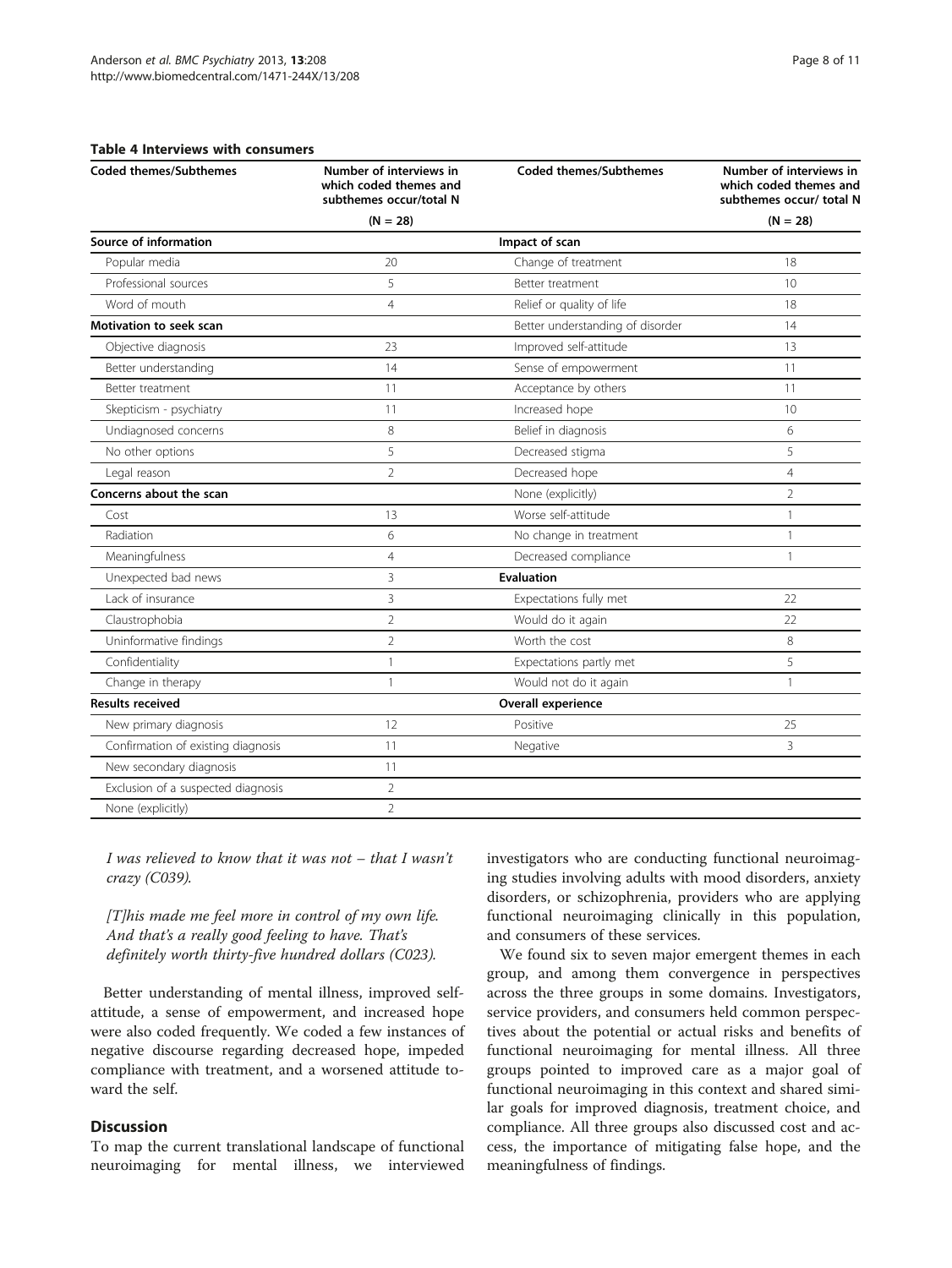These convergences notwithstanding, the divergences in perspectives between participants in the three groups are striking if not unexpected. When asked about the challenges they face in their work, the concerns of investigators and service providers overlapped to a limited extent. Overall, the persistence of symptoms based diagnostic categories was the challenge noted most frequently by service providers, whereas the limitations of the science in this area was the challenge noted most frequently by investigators.

Consumers' perspectives on their own experiences with brain scans sit uneasily against the backdrop of these professional disagreements. Though some consumers did express concerns about the validity or efficacy of functional neuroimaging in this context, consumers' evaluation of the service they received was positive: the majority stated their expectations were met. That said, only a subset stated they would do it again or recommend it to others given the \$3500-4000 USD cost.

In sum, the evidence paints a conflicted picture. Academic investigators are skeptical about the clinical application of neuroimaging in the context of mental health given the current state of the science. By contrast, commercial service providers are enthusiastic, based on their clinical experience for the most part. Consumers, finally, are caught in the middle. All told, this scenario poses dangers to everyone: academic investigators risk missing the opportunity to shape the uptake of this emerging technology in the marketplace; commercial service providers, who already face significant resistance, risk a backlash from the academic community; and consumers themselves may come to distrust both parties.

Indeed, such open antagonism between the academic and commercial communities undermines trust in science and medicine and, ultimately, does a disservice to the public. As Ellison writes in her recent book Buzz (2010), we are

… drowning in data and confused by endless controversies (p. 149).

Professional disputes may be newsworthy but they are often unproductive distractions as well.

It is important to note the limitations of this study. The data reflect the perspectives of a closed and limited set of investigators, providers, and consumers. The service provider pool is particularly small, and the use of snowball sampling to identify investigators and service providers may have biased the results. Consumers who self-selected to participate may have been particularly satisfied with services received. The data are also limited in terms of the overall ethnic and cultural diversity of participants. Finally, some degree of coder bias is inevitable when working with qualitative data, even in the face of systematic analyses and consensus.

Study limitations notwithstanding, these findings shed light on the current translational landscape of functional neuroimaging for mental illness. It is clear that much work needs to be done to both minimize existing tensions and to maximize the potential of this exciting new technology. With these goals in mind, we draw upon the data to offer the following recommendations for future action:

#### Create a mental health neuroimaging consortium

We recommend the creation of a consortium for functional neuroimaging in mental health, that builds on the strengths of existing shared databases such as BRAINNet, OpenfMRI, BrainMap, meta-analytic methods such as the ALE and ES-SDM, and others such as the Alzheimer's Disease Neuroimaging Initiative (ADNI). Members of the consortium would follow standardized protocols for data acquisition, data analysis, and repositories for data mining and sharing. It should be co-funded by major government health agencies that have mental health at the focus of their mandate, and properly include a component dedicated to cultural representation. The consortium should focus initially on biomarkers for treatment selection and monitoring in a discrete number of disorders. Given advances particularly in the area of schizophrenia [[23](#page-9-0)], this would be a good first target. The consortium should partner with the pharmaceutical industry to conduct large clinical trials akin to drug and cancer trials [\[25](#page-9-0)]. These should be unencumbered and monitored by an independent scientific board. The work should be conducted within an open and transparent framework of collaboration that destigmatizes academy-industry research and mitigates suspicion of bias.

#### Conduct retrospective studies of extant databases

We recommend retrospective studies of extant commercial image databases. The for-profit imaging sector boasts vast image databases but, to date, they remain an untapped resource. Studies of these databases could be made possible via open competition for research contracts and paid for in part by the commercial sector and carried out in partnership with academia. These studies would need to undergo continuous review by a scientific advisory board that has equal membership from both sectors. Rigorous methods and effective dissemination strategies anchored in pre-engagement ethics agreements should be central requirements of potential proposals.

#### Build on commercial reach and know-how

The academic neuroimaging community, academic institutions, research sponsors, and others should harness the know-how and reach of the commercial marketing machine to raise awareness and improve education of mental health disorders. The visibility of the commercial sector is indisputable. With careful management, there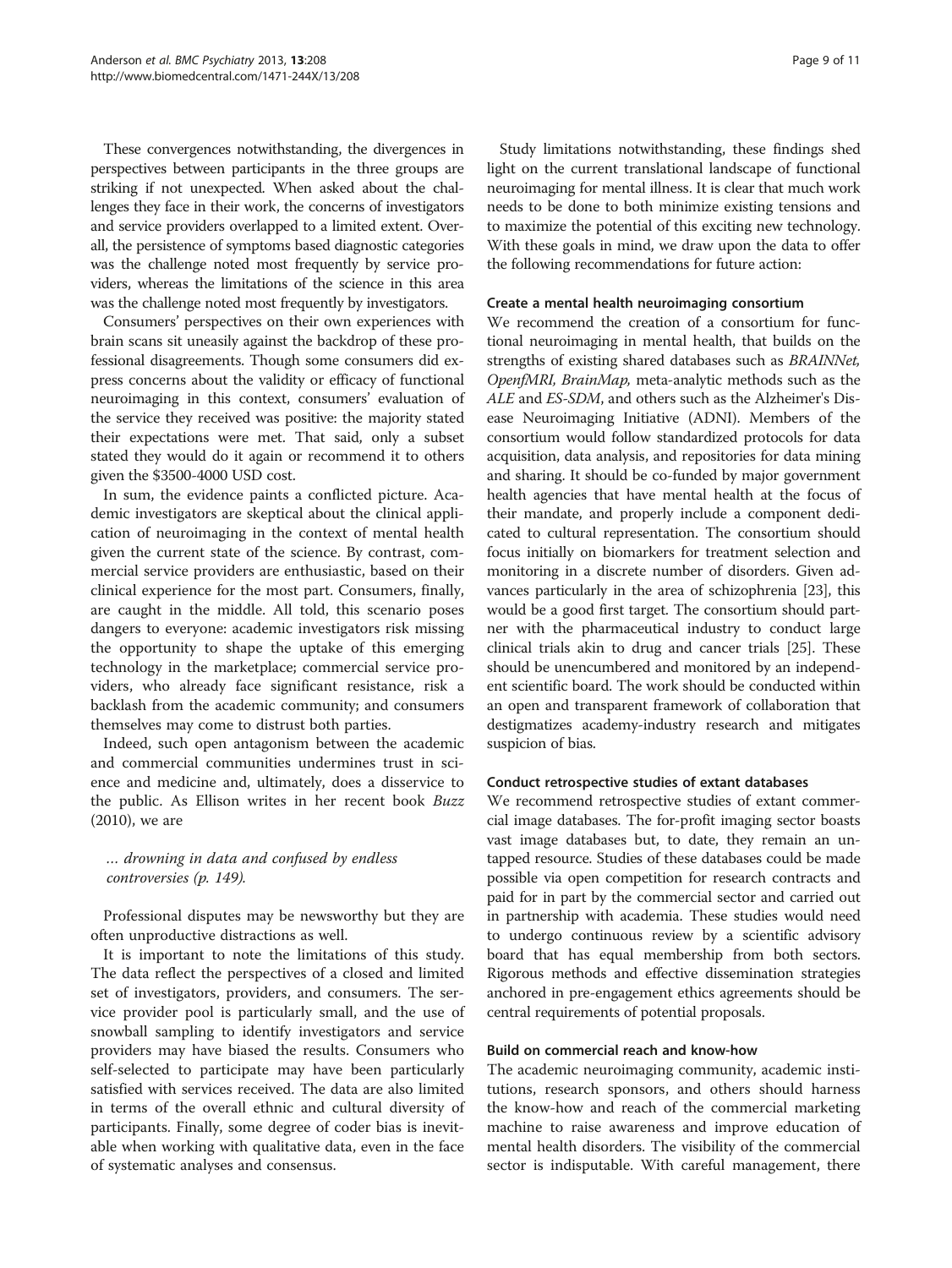<span id="page-9-0"></span>is an opportunity to better promote mental health and well-being using these methods.

#### Conclusion

Our findings point toward a fundamental tension between academic investigators on the one hand, and commercial service providers and their customers on the other. This scenario poses dangers to the communities directly involved, and to public trust in science and medicine more generally. Much work needs to be done to mitigate these dangers and maximize the potential of exciting new technology. With a focus on the patient and the collective strengths of both the research and service provider communities, constructive steps can be successfully undertaken to achieve these parallel goals.

#### Competing interests

The authors declare that they have no competing interests.

#### Authors' contributions

JA, AM, and JI designed the study. JA conducted the interviews. JA and AM coded the data. JA, AM, and JI analyzed the results. JA wrote the first draft of the paper. JI reviewed the draft. JA, AM, and JI approved the final draft of the paper. All authors read and approved the final manuscript.

#### Acknowledgements

This work was supported by NIH/NIMH 9R01MH84282-05 (J. Illes) and further enabled by CIHR CNE #85117, BCKDF, CFI. Judy Illes is the Canada Research Chair in Neuroethics. We are indebted to all who participated in the interviews for this study, and to Reviewers for helpful comments.

#### Received: 2 August 2012 Accepted: 1 August 2013 Published: 8 August 2013

#### References

- 1. Alwan A, World Health Organization: Global status report on noncommunicable diseases 2010. Geneva, Switzerland: World Health Organization; 2011.
- 2. Sikken BJ: Accelerating the transition towards sustainable investingstrategic options for investors, corporations, and other key stakeholders. In World Economic Forum Paper; 2011. Available at SSRN: [http://ssrn.com/](http://ssrn.com/abstract=1891834) [abstract=1891834](http://ssrn.com/abstract=1891834).
- 3. Substance Abuse and Mental Health Services Administration: Results from the 2009 National Survey on Drug Use and Health: Mental Health Findings, Series H-39. Rockville, MD: Office of Applied Studies, NSDUH; 2010. HHS Publication No. SMA 10–4609.
- 4. Soni A: The five most costly conditions, 1996 and 2006: Estimates for the US civilian noninstitutionalized population. Statistical Brief #248. July 2009. Rockville, MD: Agency for Healthcare Research and Quality; 2009.
- 5. National Institute of Mental Health: The NIMH congressional justification. Bethesda, MD; 2012.
- 6. Johnstone E: Cerebral ventricular size and cognitive impairment in chronic schizophrenia. Lancet 1976, 308:924–926.
- 7. Nord M, Farde L: Antipsychotic occupancy of dopamine receptors in schizophrenia. CNS Neurosci Ther 2011, 17:97–103.
- 8. Meyer JH: Imaging the serotonin transporter during major depressive disorder and antidepressant treatment. J Psychiatry Neurosci 2007, 32:86-102.
- 9. Koutsouleris N: Use of neuroanatomical pattern classification to identify subjects in at-risk mental states of psychosis and predict disease transition. Arch Gen Psychiatry 2009, 66:700.
- 10. Rathi Y, Malcolm J, Michailovich O, Goldstein J, Seidman L, McCarley RW, Westin C-F, Shenton ME: Biomarkers for identifying first-episode schizophrenia patients using diffusion weighted imaging. Med Image Comput Comput Assist Interv 2010, 6361:657–665.
- 11. Ingalhalikar M, Kanterakis S, Gur R, Roberts TP, Verma R: DTI based diagnostic prediction of a disease via pattern classification. Med Image Comput Comput Assist Interv 2010, 13:558–565.
- 12. Meyer-Lindenberg A: From maps to mechanisms through neuroimaging of schizophrenia. Nature 2010, 468:194–202.
- 13. Mier D, Kirsch P, Meyer-Lindenberg A: Neural substrates of pleiotropic action of genetic variation in COMT: a meta-analysis. Mol Psychiatry 2009, 15:918–927.
- 14. Savitz JB, Drevets WC: Imaging phenotypes of major depressive disorder: genetic correlates. Neurosci 2009, 164:300–330.
- 15. Esslinger C, Walter H, Kirsch P, Erk S, Schnell K, Arnold C, Haddad L, Mier D, Boberfeld COV, Raab K, Witt SH, Rietschel M, Cichon S, Meyer-Lindenberg A: Neural mechanisms of a genome-wide supported psychosis variant. Science 2009, 324:605-605.
- 16. Erk S: Brain function in carriers of a genome-wide supported bipolar disorder variant. Arch Gen Psychiatry 2010, 67:803.
- 17. Meyer-Lindenberg A, Mervis CB, Berman KF: Neural mechanisms in Williams syndrome: a unique window to genetic influences on cognition and behaviour. Nat Rev Neurosci 2006, 7:380–393.
- 18. Karayiorgou M, Simon TJ, Gogos JA: 22q11.2 microdeletions: linking DNA structural variation to brain dysfunction and schizophrenia. Nat Rev Neurosci 2010, 11:402–416.
- 19. Craddock N, Jones L, Jones IR, Kirov G, Green EK, Grozeva D, Moskvina V, Nikolov I, Hamshere ML, Vukcevic D, Caesar S, Gordon-Smith K, Fraser C, Russell E, Norton N, Breen G, Clair DS, Collier DA, Young AH, Ferrier IN, Farmer A, McGuffin P, Holmans PA, Donnelly P, Owen MJ, O'Donovan MC: Strong genetic evidence for a selective influence of GABAA receptors on a component of the bipolar disorder phenotype. Mol Psychiatry 2008, 15:146–153.
- 20. Dierks T, Linden DE, Jandl M, Formisano E, Goebel R, Lanfermann H, Singer W: Activation of Heschl's gyrus during auditory hallucinations. Neuron 1999, 22:615–621.
- 21. Jardri R, Pouchet A, Pins D, Thomas P: Cortical activations during auditory verbal hallucinations in schizophrenia: a coordinate-based meta-analysis. Am J Psychiatry 2010, 168:73-81.
- 22. Silbersweig DA, Stern E, Frith C, Cahill C, Holmes A, Grootoonk S, Seaward J, McKenna P, Chua SE, Schnorr L, Jones T, Frackowiak RSJ: A functional neuroanatomy of hallucinations in schizophrenia. Nature 1995, 378:176– 179. doi:[10.1038/378176a0.](http://dx.doi.org/10.1038/378176a0) Published online: 09 November 1995.
- 23. Linden DEJ: The challenges and promise of neuroimaging in psychiatry. Neuron 2012, 73:8–22.
- 24. Farah MJ, Gillihan SJ: The Puzzle of Neuroimaging and Psychiatric Diagnosis: Technology and Nosology in an Evolving Discipline. A J Bioethics Neurosci 2012, 3(4):31–41.
- 25. Kapur S, Phillips AG, Insel TR: Why has it taken so long for biological psychiatry to develop clinical tests and what to do about it? Mol Psychiatry. In press.
- 26. Amen Clinics. <http://www.amenclinics.com/>
- 27. Amen DG, Prunella JR, Fallon JH, Amen B, Hanks C: A comparative analysis of completed suicide using high resolution brain SPECT imaging. J Neuropsychiatry Clin Neurosci 2009, 21:430–439.
- 28. Amen DG, Stubblefield M, Carmicheal B, Thisted R: Brain SPECT findings and aggressiveness. Ann Clin Psychiatry 1996, 8:129-137.
- 29. Amen DG, Paldi F, Thisted RA: Brain SPECT imaging. J Am Acad Child Adolesc Psychiatry 1993, 32:1080–1081.
- 30. Amen DG, Trujillo M, Newberg A, Willeumier K, Tarzwell R, Wu JC, Chaitin B: Brain SPECT imaging in complex psychiatric cases: an evidence-based, underutilized tool. Open Neuroimag J 2011, 5:40-48.
- 31. French AP, Amen DG: Criminal recidivism as a neurobehavioral syndrome. J Am Acad Child Adolesc Psychiatry 1999, 38:1070-1071.
- 32. Amen DG, Hanks C, Prunella J: Predicting positive and negative treatment responses to stimulants with brain SPECT imaging. J Psychoactive Drugs 2008, 40:131–138.
- 33. Amen D: Brain SPECT imaging in clinical practice. Am J Psychiatry 2010, 167:1125.
- 34. Adinoff B, Devous M: Scientifically unfounded claims in diagnosing and treating patients. Am J Psychiatry 2010, 167:598-598.
- 35. Hall H: A skeptical view of SPECT scans and Dr. Daniel Amen. Quackwatch.<http://www.quackwatch.org/06ResearchProjects/amen.html>
- 36. Work Group on Psychiatric Evaluation: American Psychiatric Association: Psychiatric evaluation of adults. 2nd edition. Arlington, VA: American Psychiatric Association; 2006.
- 37. Glaser BG: Constant comparative method of qualitative analysis. The Soc Probs 1964, 12:436.